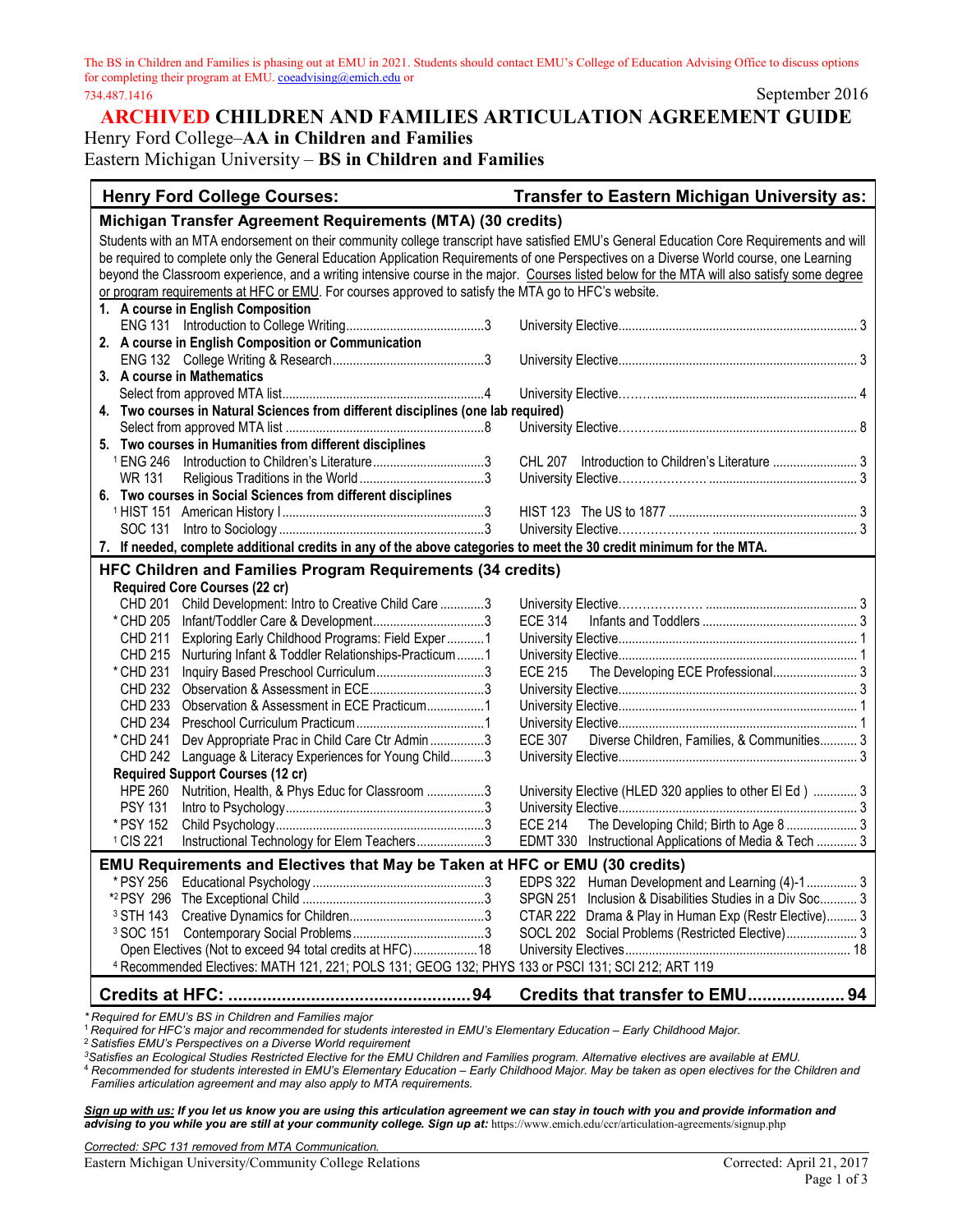The BS in Children and Families is phasing out at EMU in 2021. Students should contact EMU's College of Education Advising Office to discuss options for completing their program at EMU[. coeadvising@emich.edu](mailto:coeadvising@emich.edu) or 734.487.1416 September 2016

**ARCHIVED CHILDREN AND FAMILIES ARTICULATION AGREEMENT GUIDE** Henry Ford College–**AA in Children and Families**

Eastern Michigan University – **BS in Children and Families**

| <b>Completion of the</b><br><b>Children and Families Program at EMU</b><br><b>Major Requirements (25 hours)</b>                                                                                                                                                                                          | <b>Sample Sequence for completing this program:</b><br>Courses may not be offered every semester.<br>Schedule an appointment with the Children and Families<br>faculty advisor to develop a plan of study. |
|----------------------------------------------------------------------------------------------------------------------------------------------------------------------------------------------------------------------------------------------------------------------------------------------------------|------------------------------------------------------------------------------------------------------------------------------------------------------------------------------------------------------------|
| <b>Required Courses (22 credits)</b><br>ECE 302 Child Centered Teaching & Learning 3<br>ECE 303 Implementing the Curriculum - Practicum  3<br>ECE 342 International Teaching in Content Areas 3<br>ECE 343 Advocacy, Leadership, & Administration 3<br>ECE 451 Inclusive Classrooms in Early Childhood 3 | <b>Fall Semester</b><br>$(12 \text{ credits})$<br>ECE 302<br>Child Centered Teaching & Learning3<br><b>ECE 303</b><br>SOFD 328W Schools in a Multicultural Society3                                        |
| <sup>1</sup> ECE 488L4 Internship in Early Childhood Education  4<br><b>Ecological Studies (3 credits)</b><br><sup>2</sup> SOFD 328W Schools in a Diverse & Democratic Society  3<br><b>University Electives (5 Hours)</b>                                                                               | <b>Winter Semester</b><br>(11 credits)<br>Assessment of the Young Child3<br>ECE 341<br><b>ECE 342</b><br>Intentional Teaching in the Content Areas3<br>ECE 343<br>Advocacy, Leadership, & Administration3  |
| Complete enough credits hours to satisfy the minimum of 124 total<br>credits to graduate. If 94 credits are not transferred, additional<br>courses must be completed at EMU to satisfy the minimum<br>requirements for the bachelor's degree.                                                            | <b>Fall Semester</b><br>(7 credits)<br><b>ECE 451</b><br>Inclusive Classroom in Early Childhood3<br>ECE 488L4 Internship in Early Childhood Education 4                                                    |
|                                                                                                                                                                                                                                                                                                          |                                                                                                                                                                                                            |
| <sup>1</sup> Satisfies EMU's Learning beyond the Classroom requirement.<br><sup>2</sup> Satisfies EMU's Writing Intensive in the major requirement.                                                                                                                                                      |                                                                                                                                                                                                            |